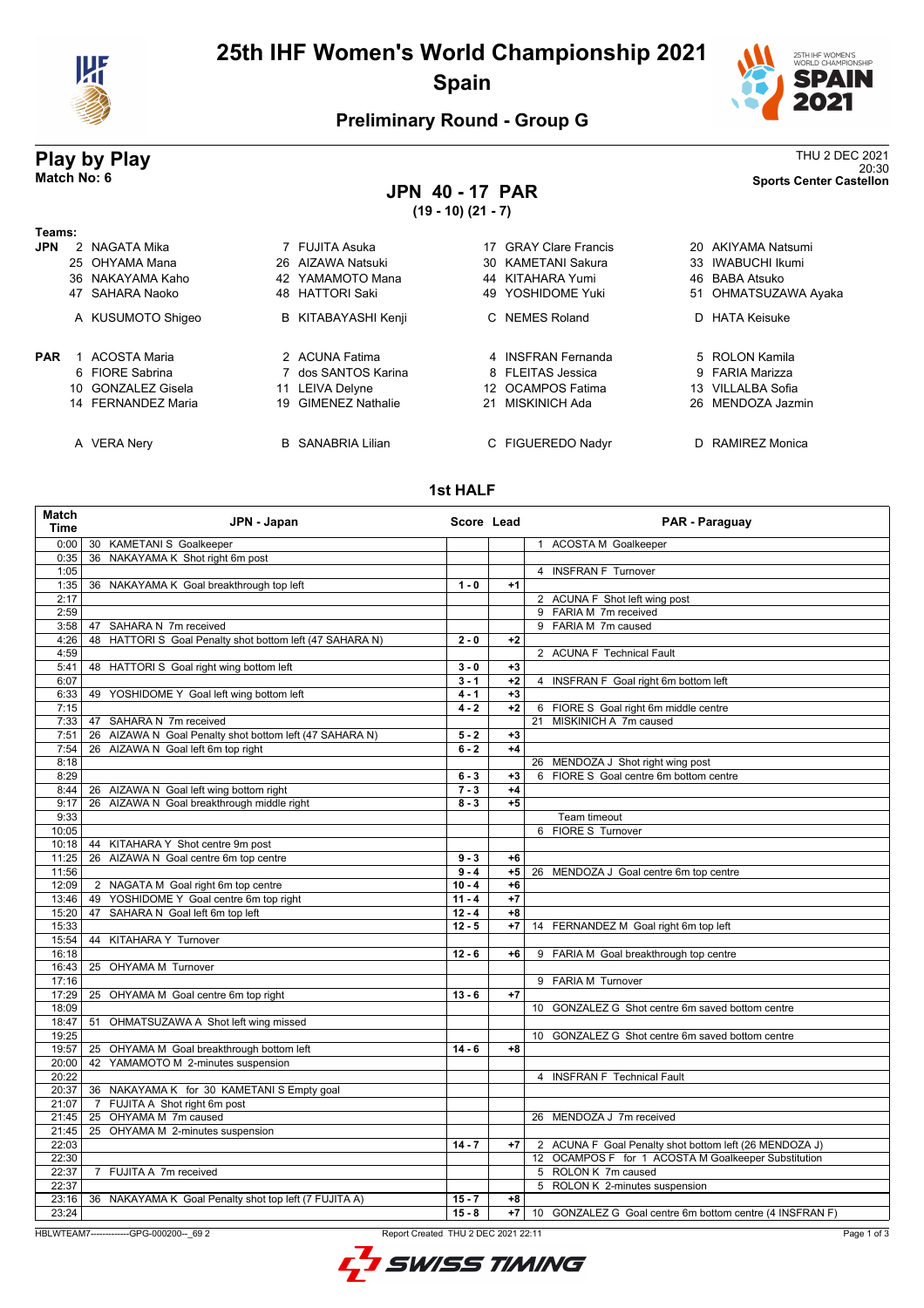



### **Preliminary Round - Group G**

**Play by Play**<br>Match No: 6<br>Sports Center Castellon 20:30 **Match No: 6 Sports Center Castellon**

#### **JPN 40 - 17 PAR (19 - 10) (21 - 7)**

#### **1st HALF**

| Match<br>Time | JPN - Japan                                           | Score Lead |      | PAR - Paraguay                                      |
|---------------|-------------------------------------------------------|------------|------|-----------------------------------------------------|
| 23:26         | 26 AIZAWA N Turnover                                  |            |      |                                                     |
| 24:18         | YOSHIDOME Y 7m caused<br>49                           |            |      | 4 INSFRAN F 7m received                             |
| 24:18         | 46 BABA A for 49 YOSHIDOME Y Goalkeeper back          |            |      |                                                     |
| 24:18         | YOSHIDOME Y 2-minutes suspension<br>49                |            |      |                                                     |
| 24:24         |                                                       | $15 - 9$   | $+6$ | 2 ACUNA F Goal Penalty shot top right (4 INSFRAN F) |
| 24:48         | OHYAMA M Goal breakthrough top centre<br>25           | $16 - 9$   | $+7$ |                                                     |
| 24:50         | 51 OHMATSUZAWA A for 46 BABA A Empty goal             |            |      |                                                     |
| 24:53         | 46 BABA A for 51 OHMATSUZAWA A Goalkeeper back        |            |      |                                                     |
| 25:18         |                                                       | $16 - 10$  | $+6$ | 14 FERNANDEZ M Goal breakthrough middle left        |
| 25:55         | OHMATSUZAWA A Goal left 6m middle left<br>51          | $17 - 10$  | $+7$ |                                                     |
| 26:49         |                                                       |            |      | 14 FERNANDEZ M Turnover                             |
| 26:59         | AKIYAMA N Goal centre 6m top right<br>20              | $18 - 10$  | $+8$ |                                                     |
| 27:27         |                                                       |            |      | 2 ACUNA F Shot left wing saved top centre           |
| 27:50         | <b>GRAY C Turnover</b><br>17                          |            |      |                                                     |
| 28:18         |                                                       |            |      | 4 INSFRAN F Turnover                                |
| 28:27         | OHMATSUZAWA A Turnover<br>51                          |            |      |                                                     |
| 29:15         |                                                       |            |      | 26 MENDOZA J Shot right wing saved middle centre    |
| 29:42         | 47<br>SAHARA N Goal left wing top right (25 OHYAMA M) | $19 - 10$  | +9   |                                                     |
| 30:00         |                                                       |            |      | 5 ROLON K Shot centre 9m saved bottom centre        |

#### **2nd HALF**

| <b>Match</b><br>Time | JPN - Japan                                               | Score Lead                          |       | <b>PAR - Paraguay</b>                            |
|----------------------|-----------------------------------------------------------|-------------------------------------|-------|--------------------------------------------------|
| 30:00                | 30 KAMETANI S Goalkeeper                                  |                                     |       | 1 ACOSTA M Goalkeeper                            |
| 30:34                |                                                           |                                     |       | 13 VILLALBA S Shot right 6m saved bottom right   |
| 30:56                | 25 OHYAMA M Turnover                                      |                                     |       |                                                  |
| 31:50                | OHMATSUZAWA A Shot centre 6m saved top centre<br>51       |                                     |       |                                                  |
| 32:16                |                                                           |                                     |       | 2 ACUNA F for 1 ACOSTA M Empty goal              |
| 32:16                |                                                           |                                     |       | 1 ACOSTA M for 6 FIORE S Goalkeeper back         |
|                      | 32:16 44 KITAHARA Y 7m caused                             |                                     |       | 6 FIORE S 7m received                            |
| 32:16                | 44 KITAHARA Y 2-minutes suspension                        |                                     |       |                                                  |
| 32:25                |                                                           |                                     |       | 2 ACUNA F Penalty shot saved bottom centre       |
| 32:31                | 36 NAKAYAMA K for 30 KAMETANI S Empty goal                |                                     |       |                                                  |
| 32:46                | 25 OHYAMA M Goal left wing bottom right                   | $20 - 10$                           | $+10$ |                                                  |
| 32:51                | KAMETANI S for 26 AIZAWA N Goalkeeper back<br>30          |                                     |       |                                                  |
| 33:28                | OHMATSUZAWA A 7m caused<br>51                             |                                     |       | 5 ROLON K 7m received                            |
| 33:46                |                                                           | $20 - 11$                           | +9    | 6 FIORE S Goal Penalty shot top left (5 ROLON K) |
| 33:52                | 26 AIZAWA N for 30 KAMETANI S Empty goal                  |                                     |       |                                                  |
| 34:06                | 30 KAMETANI S for 26 AIZAWA N Goalkeeper back             |                                     |       |                                                  |
| 34:15                | 48 HATTORI S Goal right wing top left (51 OHMATSUZAWA A)  | $21 - 11$                           | $+10$ |                                                  |
| 34:53                | 48 HATTORI S Goal right wing top left (36 NAKAYAMA K)     | $22 - 11$                           | $+11$ |                                                  |
| 35:47                |                                                           |                                     |       | 9 FARIA M Turnover                               |
| 35:59                | 2 NAGATA M Shot right 6m saved middle right               |                                     |       |                                                  |
| 36:24                |                                                           |                                     |       | 9 FARIA M Turnover                               |
| 36:40                | 51 OHMATSUZAWA A Technical Fault                          |                                     |       |                                                  |
| 37:11                |                                                           |                                     |       | 5 ROLON K Shot centre 9m saved top right         |
| 37:25                | 47 SAHARA N Goal right 6m bottom right                    | $23 - 11$                           | $+12$ |                                                  |
| 37:55                |                                                           |                                     |       | 2 ACUNA F Shot left wing saved middle right      |
| 38:25                | 26 AIZAWA N Turnover                                      |                                     |       | 21 MISKINICH A Steal                             |
| 38:37                |                                                           | $23 - 12$                           | $+11$ | 21 MISKINICH A Goal right 6m middle right        |
| 38:52                | 26 AIZAWA N Shot right 6m missed                          |                                     |       |                                                  |
| 40:05                |                                                           |                                     |       | 2 ACUNA F Shot centre 9m saved top right         |
| 40:33                | 26 AIZAWA N Shot centre 9m post                           |                                     |       |                                                  |
| 40:42                |                                                           |                                     |       | MISKINICH A Technical Fault (FB)<br>21           |
|                      | 41:15   48 HATTORIS Goal right wing bottom right          | $24 - 12$                           | $+12$ |                                                  |
| 41:35                | 44 KITAHARA Y Steal                                       |                                     |       | 11 LEIVA D Turnover (FB)                         |
| 41:47                | 36 NAKAYAMA K Goal right 6m middle right                  | $25 - 12$                           | $+13$ |                                                  |
| 42:31                |                                                           | $25 - 13$                           | $+12$ | 14 FERNANDEZ M Goal breakthrough bottom left     |
| 43:04                | 7 FUJITA A Goal centre 6m bottom right (26 AIZAWA N)      | $26 - 13$                           | $+13$ |                                                  |
| 43:17                |                                                           |                                     |       | 6 FIORE S Penalty shot saved top left            |
| 43:27                |                                                           |                                     |       | 13 VILLALBA S Shot right wing saved top right    |
| 44:02                | 49 YOSHIDOME Y Goal centre 6m bottom centre (26 AIZAWA N) | $27 - 13$                           | $+14$ |                                                  |
| 44:39                |                                                           |                                     |       | 11 LEIVA D Turnover                              |
|                      | 44:50 17 GRAY C Shot centre 6m post                       |                                     |       |                                                  |
| 45:01                | YOSHIDOME Y Shot centre 6m saved middle centre<br>49      |                                     |       |                                                  |
| 45:20                |                                                           |                                     |       | 2 ACUNA F Turnover                               |
| 45:31                | 46 BABA A for 30 KAMETANI S Goalkeeper Substitution       |                                     |       |                                                  |
| 45:33                | 49 YOSHIDOME Y Goal left wing top right (44 KITAHARA Y)   | $28 - 13$                           | $+15$ |                                                  |
|                      |                                                           |                                     |       |                                                  |
|                      | HBLWTEAM7--------------GPG-000200-- 69 2                  | Report Created THU 2 DEC 2021 22:11 |       | Page 2 of 3                                      |